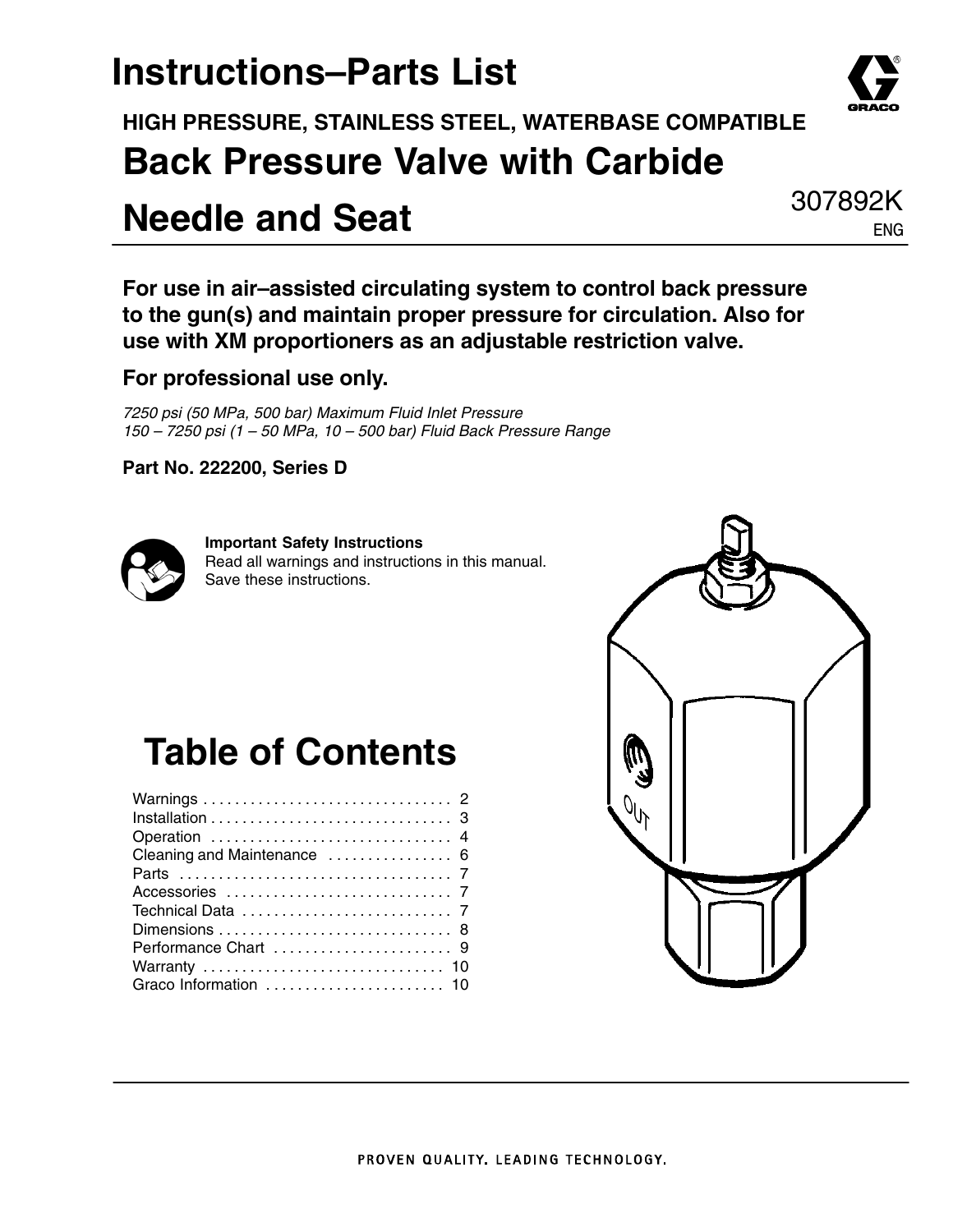### **WARNING** 0



### **EQUIPMENT MISUSE HAZARD**

Equipment misuse can cause the equipment to rupture or malfunction and result in serious injury.

- This equipment is for professional use only.
- Read all instruction manuals, tags, and labels before operating the equipment.
- Use the equipment only for its intended purpose. If you are not sure, call Graco Technical Assistance at 1–800–543–0339.
- Do not alter or modify this equipment.
- Check equipment daily. Repair or replace worn or damaged parts immediately.
- Do not exceed the maximum working pressure of the lowest rated system component. The maximum working pressure of this equipment is 5000 psi (350 bar).
- Use fluids and solvents which are compatible with the equipment wetted parts. Refer to the Tech**nical Data** section of all equipment manuals. Read the fluid and solvent manufacturer's warnings.
- Wear hearing protection when operating this equipment.
- Comply with all applicable local, state, and national fire, electrical, and safety regulations.



### **SKIN INJECTION HAZARD**

Spray from the gun, leaks or ruptured components can inject fluid into your body and cause extremely serious injury, including the need for amputation. Fluid splashed in the eyes or on the skin can also cause serious injury.

- $\bullet$  Fluid injected into the skin might look like just a cut, but it is a serious injury. **Get immediate surgical treatment.**
- Follow the **Pressure Relief Procedure** on page 5 if the spray tip clogs and before cleaning, checking or servicing the equipment.
- Do not stop or deflect leaks with your hand, body, glove or rag.
- Be sure all equipment safety devices are operating properly before each use.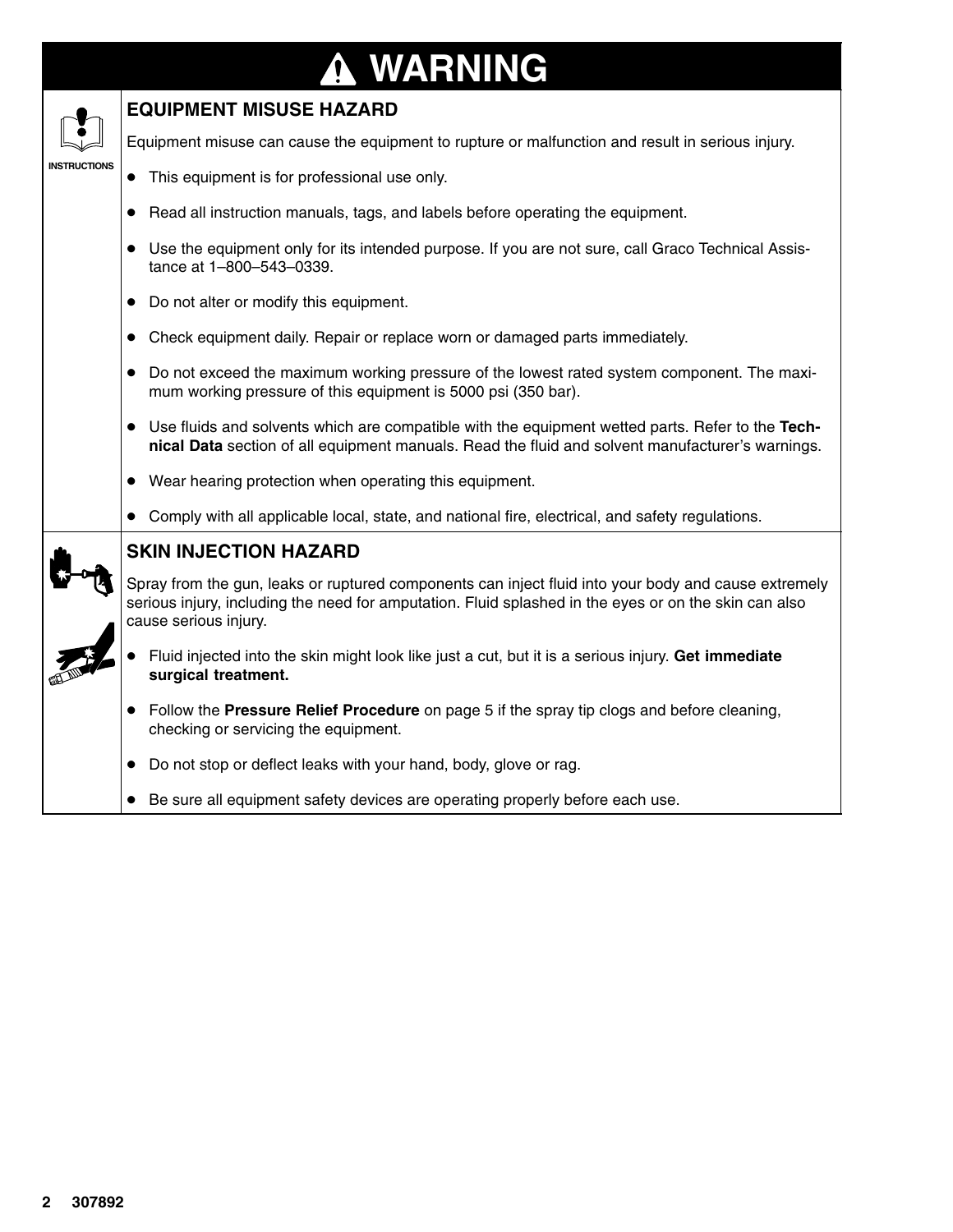# **Installation**

**NOTE:** The Typical Installations shown in Fig. 1 are only guides for selecting and installing a circulating system. Contact your Graco representative or Graco Technical Assistance (see back page) for assistance in designing a system to meet your particular needs.

Install the back pressure valve (K) in the spray gun return line (L) as shown in the Typical Installation drawing below or at right. Using pipe sealant on pipe threads, connect the lines to the 3/8 npt(f) inlet and outlet. **Be sure** the flow direction agrees with the markings on the valve housing.

If more than one spray station is used, install a back pressure valve (K) in the circulating line (M), after the last spray station to maintain proper system pressures.

**NOTE:** The two 1/4–20 tapped mounting holes on the side of the valve housing are for mounting the valve when flexible fluid lines are used.

The back pressure valve was tested in lightweight oil. Flush the entire system with a solvent compatible with the fluid being sprayed or dispensed, then test the system.

### **A CAUTION**

The new system *must* be cleaned and tested thoroughly before admitting fluid to the back pressure valve, to avoid contaminants clogging or damaging the valve.



### **Single Circulating Spray Station**

#### **KEY**

- **A** Air Regulator
- **B** Bleed-Type Master Air Valve
- **C** Pump
- **D** Fluid Filter & Drain Valve
- **E** Main Fluid Supply Line
- **F** Gun Fluid Supply Line
- **G** Fluid Regulator
- **H** Fluid Pressure Gauge & Drain Valve
- **J** Air-Assisted Airless Spray Gun
- **K** Back Pressure Valve
- **L** Fluid Return Line
- **M** Main Circulating Line
- **N** Fluid Supply Container

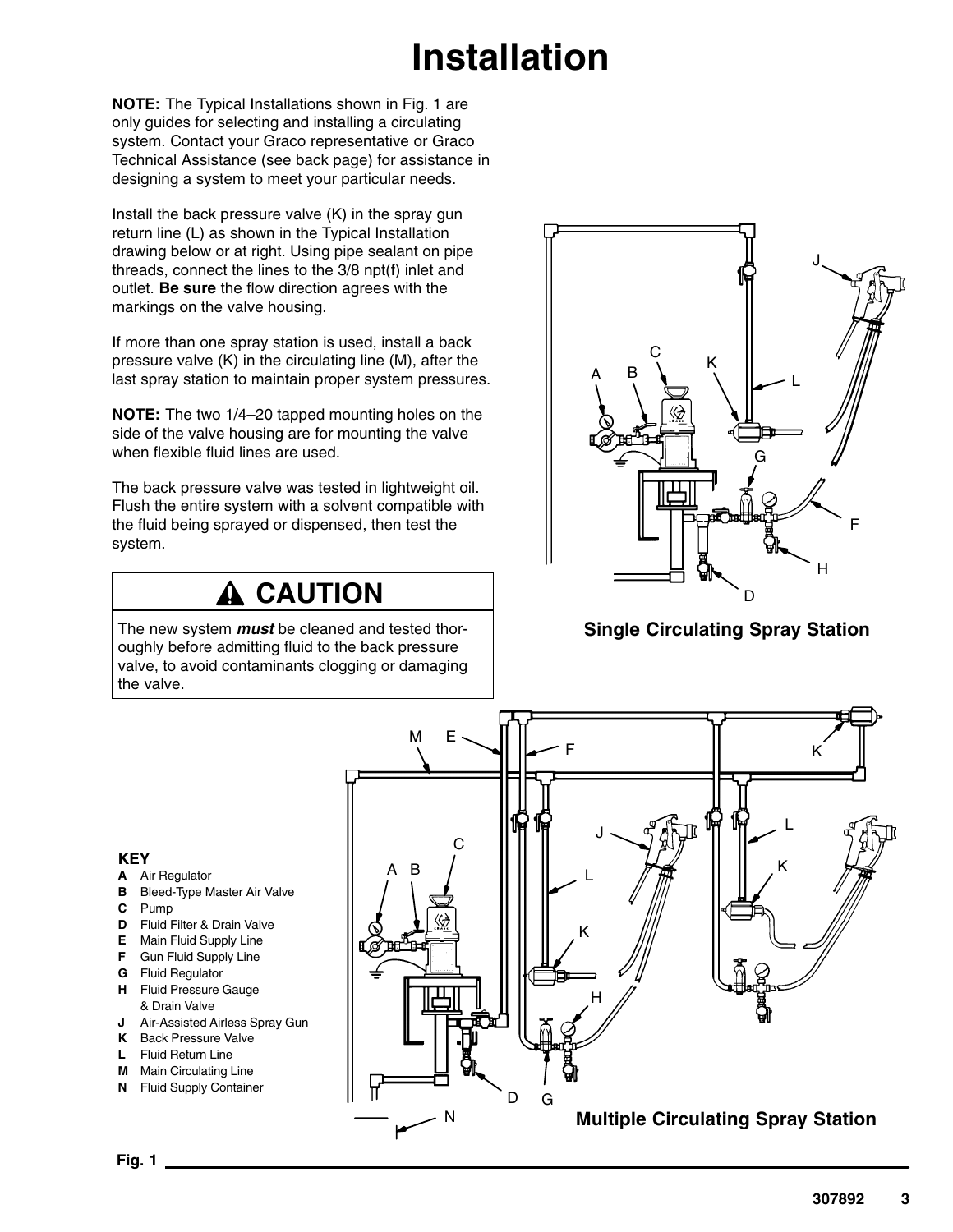# **Operation**

**NOTE:** The back pressure valve controls pressure ahead of the valve inlet. When used with XM proportioners, the it controls the flow across the valve.

- 1. Back the adjusting screw out to allow full fluid flow.
- 2. Turn the screw *clockwise* to *increase* the back pressure (less flow) and *counterclockwise* to *decrease* it (more flow).
- 3. Adjust the pump air pressure and the back pressure valve for the best spraying combination and the proper circulation of fluid. Use the lowest possible air and fluid pressures for your application.
- 4. Tighten the locking nut (3) to lock the setting.
- 5. Record all the settings for future reference.

**NOTE:** See the XM Mix Manifold Kits manual for more information about how the valve operates as a machine mounted restrictor valve.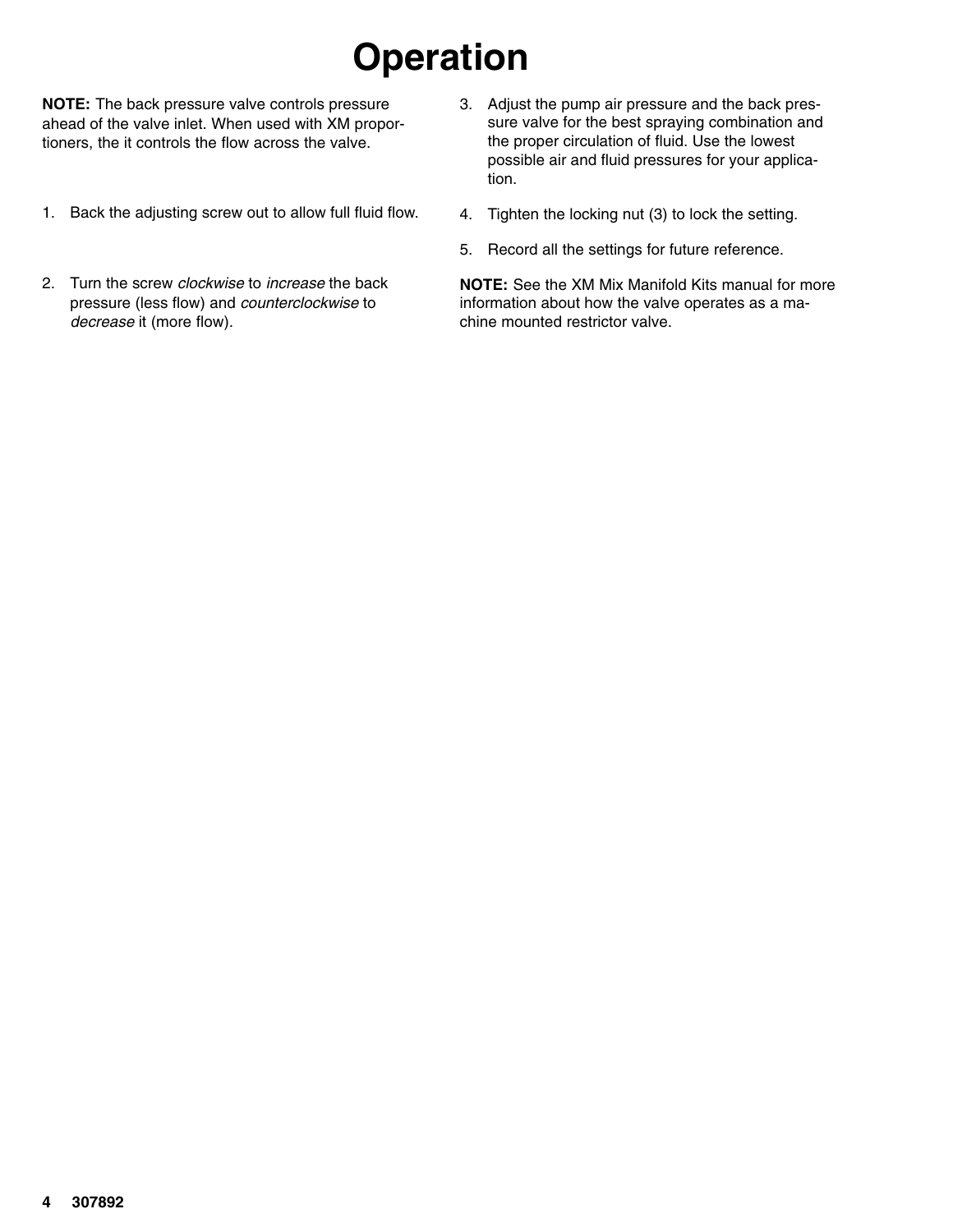# **Cleaning and Maintenance**

### **Pressure Relief Procedure**

## **WARNING**



#### **SKIN INJECTION HAZARD**

The system pressure must be manually relieved to prevent the system from starting or spraying accidentally. Fluid under high pressure can be injected through the skin and cause serious injury. To reduce the risk of an injury from injection, splashing fluid, or moving

parts, follow the **Pressure Relief Procedure** whenever you:

- are instructed to relieve the pressure,
- stop spraying,
- check or service any of the system equipment,
- or install or clean the spray tip.
- 1. Lock the gun trigger safety and other equipment safety locks.
- 2. Turn off the power to the pump.
- 3. Unlock the gun trigger safety.
- 4. Hold a metal part of the gun firmly to the side of a grounded metal pail, and trigger the gun to relieve pressure.
- 5. Lock the gun trigger safety.
- 6. Open the drain valve (required in your system), having a container ready to catch the drainage.
- 7. Leave the drain valve open until you are ready to spray again.

*If you suspect that the spray tip or hose is completely clogged, or that pressure has not been fully relieved after following the steps above, very slowly* loosen the tip guard retaining nut or hose end coupling and relieve pressure gradually, then loosen completely. Now clear the tip or hose.

### **Cleaning**

### **WARNING**

To reduce the risk of serious injury whenever you are instructed to relieve pressure, always follow the **Pressure Relief Procedure** at left.

Flush the back pressure valve whenever the rest of the system is flushed. Before flushing, **relieve pressure,** then open the valve by turning the adjusting screw *counterclockwise* to open the valve.

*Before removing the back pressure valve* for thorough cleaning and inspection, **relieve pressure.** Then remove the valve and clean and inspect all parts.

### **A CAUTION**

**Do not** allow paint or solvent to set in the system for any extended length of time. Fluid could dry on the valve stem, causing leakage at the stem packing. If leakage occurs, disassemble and clean the valve.

### **A CAUTION**

Handle the hard carbide parts, valve stem tip (2) and seat (10), carefully to avoid damaging them. Damage will cause poor operation and leakage.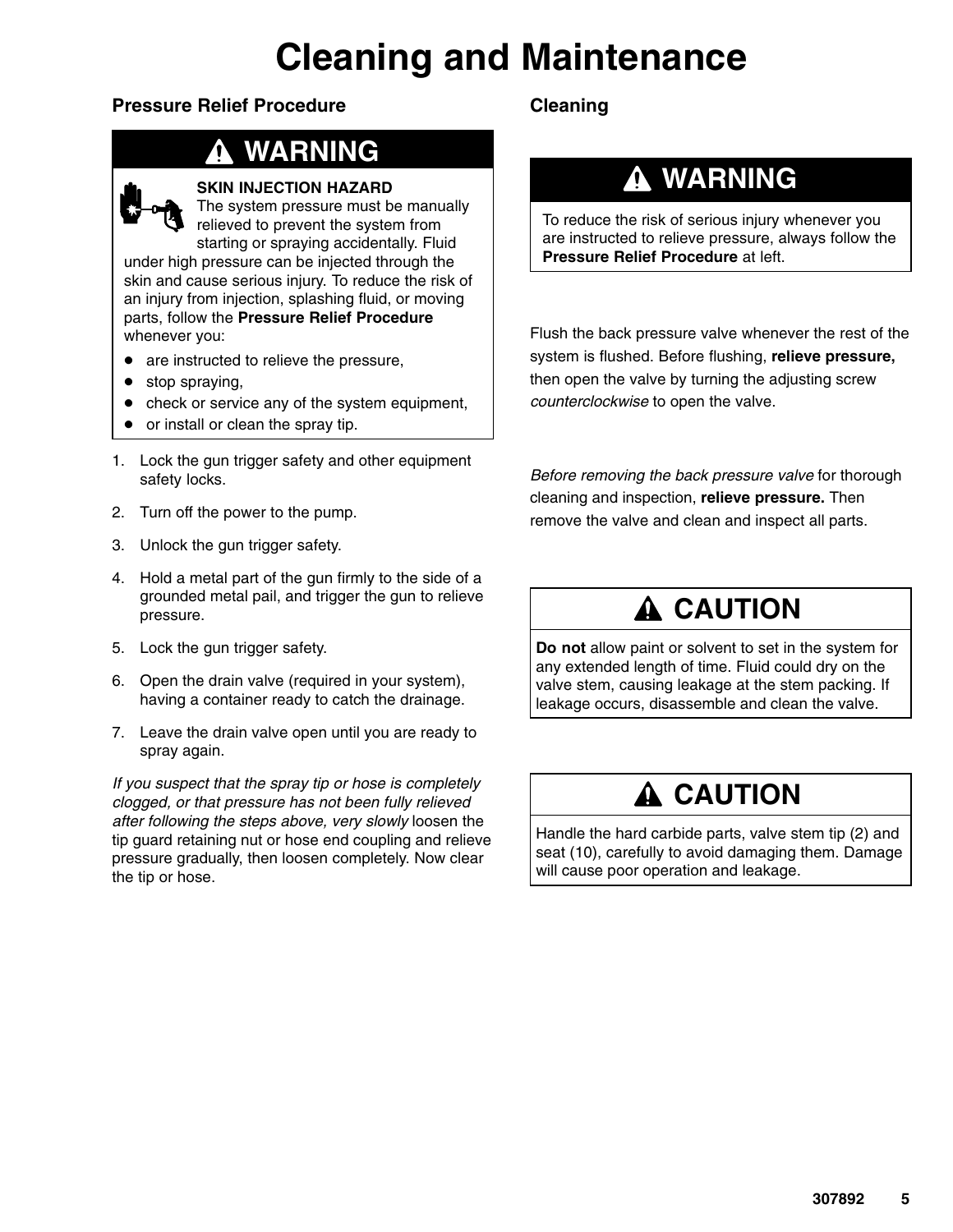# **Cleaning and Maintenance**

### **Seat and Valve Stem Replacement (See the Parts Drawing on page 7)**

**NOTE:** Order Kit No. 223016 to repair the back pressure valve.

### **WARNING**

To reduce the risk of serious injury whenever you are instructed to relieve pressure, always follow the **Pressure Relief Procedure** on page 5.

- 1. **Relieve the pressure.** Then remove the back pressure valve from the fluid line.
- 2. Unscrew the seat housing (11) from the valve housing (1).
- 3. Remove the valve seat (10), spring (8), and o-rings (7, 9) from the seat housing (11).
- 4. Remove the retaining ring (6) and valve stop (5) from the valve housing (1).
- 5. Remove the locking nut (3) from the valve stem (2).
- 6. Remove the valve stem (2).
- 7. Clean and inspect all parts. Replace all o-rings with those provided in Kit No. 223016. **Be sure** to lubricate all the o-rings and the spring.
- 8. Install o-rings (4 and 13) on the valve stem (2). Install the stem into the valve housing (1).
- 9. Install the valve stop (5) over the tip of the valve stem (2).
- 10. Install retaining ring (6) into the valve housing (1).
- 11. Slide the o-ring (9) onto the valve seat (10). Install the valve seat into the valve housing (1), with its inside chamfer facing towards the valve stem (2).
- 12. Grease the spring (8) and install it into the seat housing (11). Install the o-ring (7) on the seat housing. Apply sealant to the seat housing threads and screw it into the valve housing (1). Torque to 30-35 ft-lbs (41-47 N•m).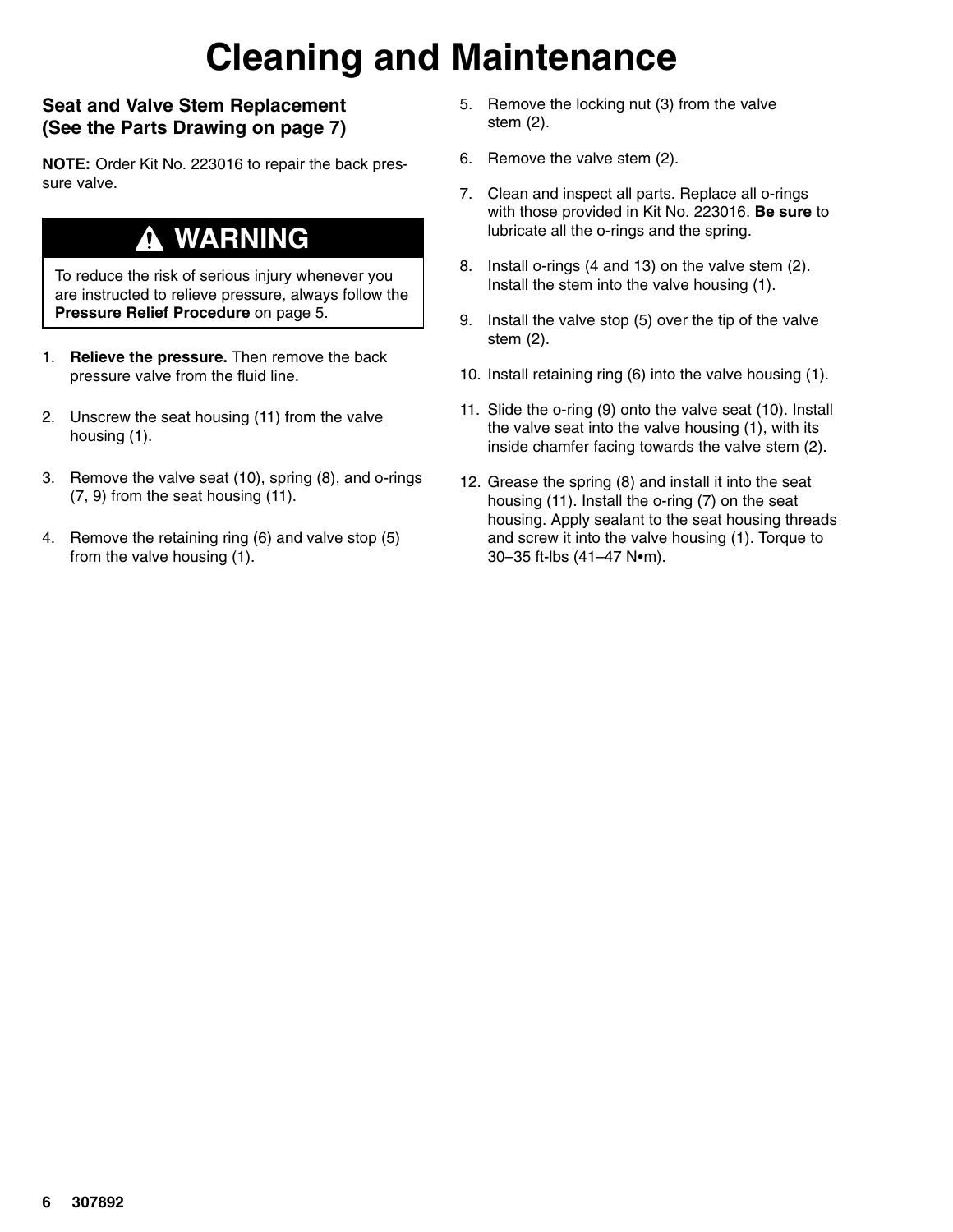## **Parts**

| Ref.               |          |                                                          |      |
|--------------------|----------|----------------------------------------------------------|------|
| No.                | Part No. | <b>Description</b>                                       | Qty. |
| 1                  | 187883   | HOUSING, valve                                           | 1    |
| $2^*$              | 235205   | STEM, valve                                              | 1    |
| 3                  | 110005   | NUT, hex jam; 5/16-24 UNF                                | 1    |
| $4^*$              | 110004   | O-RING, PTFE                                             | 1    |
| 5                  | 188013   | STOP, valve                                              | 1    |
| 6                  | 188003   | RING, retainer                                           | 1    |
| $7^*$              | 110135   | O-RING, PTFE                                             | 1    |
| 8                  | 111738   | SPRING, compression                                      | 1    |
| $9*$               | 104319   | O-RING. PTFE                                             | 1    |
| $10*$              | 183951   | SEAT, valve                                              | 1    |
| 11                 | 187884   | <b>HOUSING, seat</b>                                     | 1    |
| $12\blacktriangle$ | 185052   | LABEL, warning (not shown)                               | 1    |
| $13*$              | 113137   | O-RING, CU-75                                            | 1    |
| *                  |          | These parts are included in Penair Kit 222016, which may |      |

*\* These parts are included in Repair Kit 223016, which may be purchased separately.*

 *Replacement Danger and Warning labels, tags and cards are available at no cost.*

## **Accessories**

### **Bracket Kit 222515**

To attach back pressure valve to cart, pail, or wall units.

# **Technical Data**

Maximum fluid input pressure ......... 7250 psi (500 bar) Back pressure range .......... 150–5000 psi (10–350 bar) Maximum flow capacity ............... 4.5 gpm (17 lpm) at 135 centipoise fluid viscosity Weight 2.35 lb (1.06 kg) . . . . . . . . . . . . . . . . . . . . . . . . . . . . . . . . Wetted parts ..... PTFE, CU–75, 304 & 316 Stainless Steel, 17–7 ph Stainless Steel, Tungsten Carbide

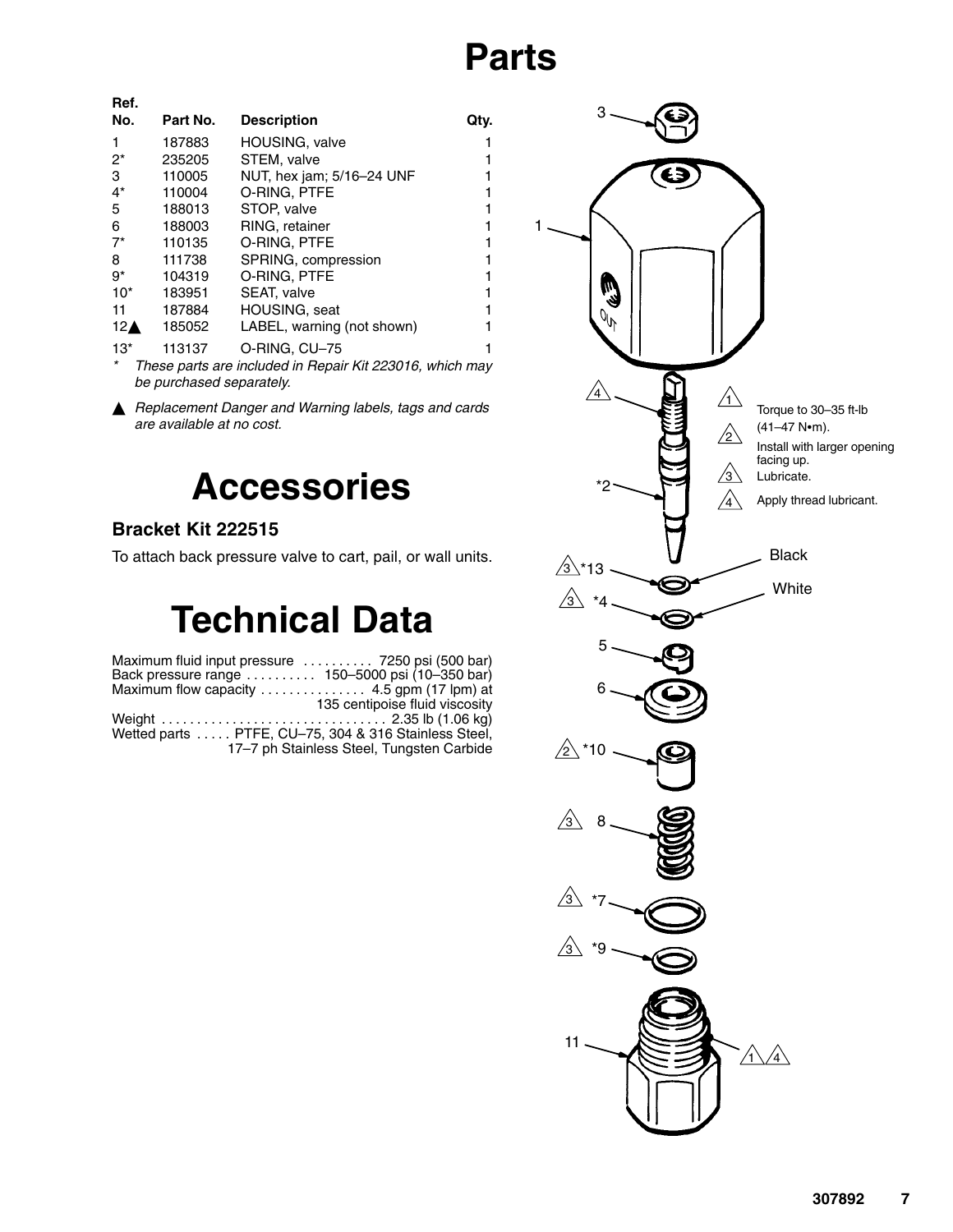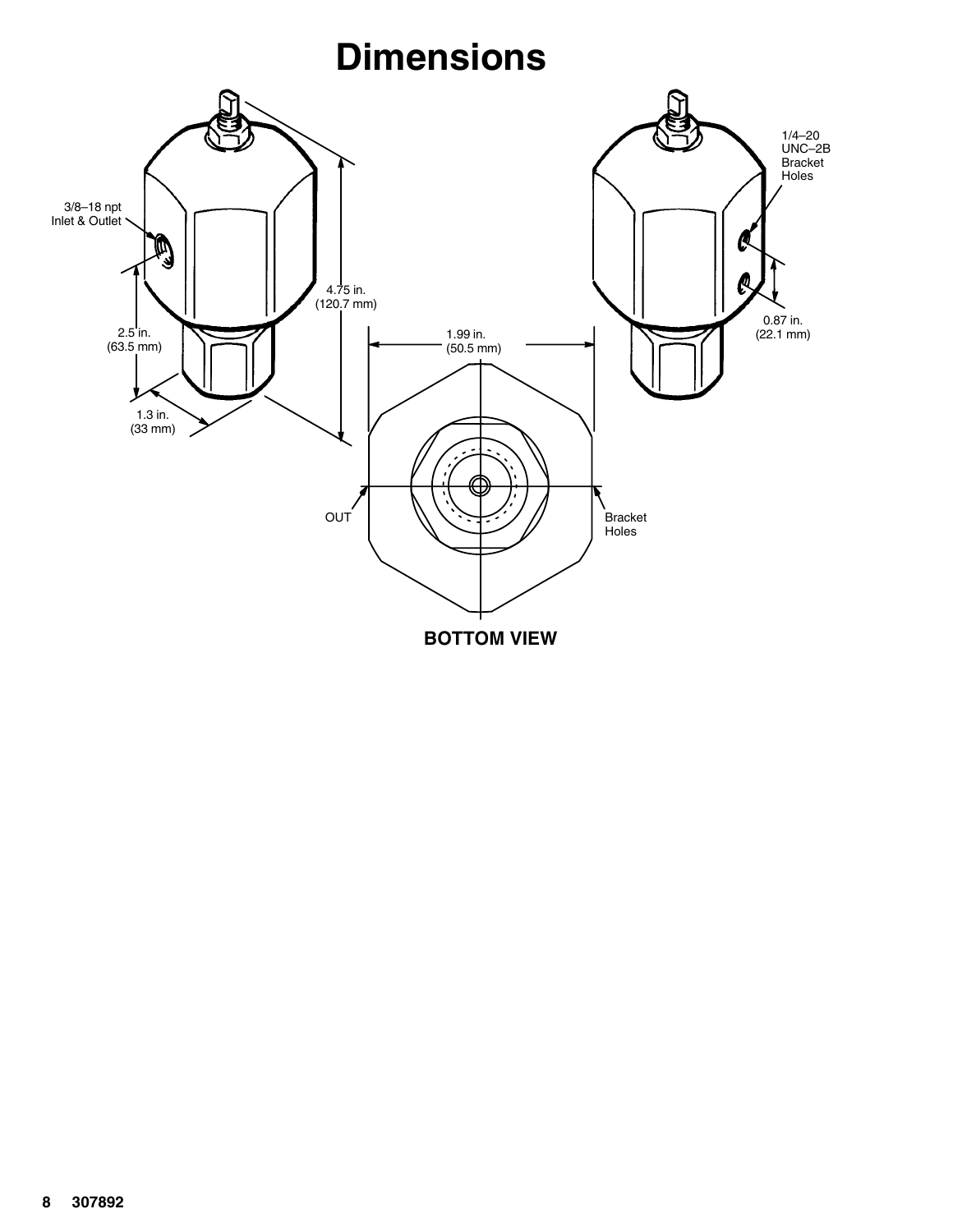## **Performance Chart**





- **A 5000 psi (350 bar)**
- **B 2000 psi (140 bar)**
- **C 1000 psi (70 bar)**
- **D 300 psi (21 bar)**